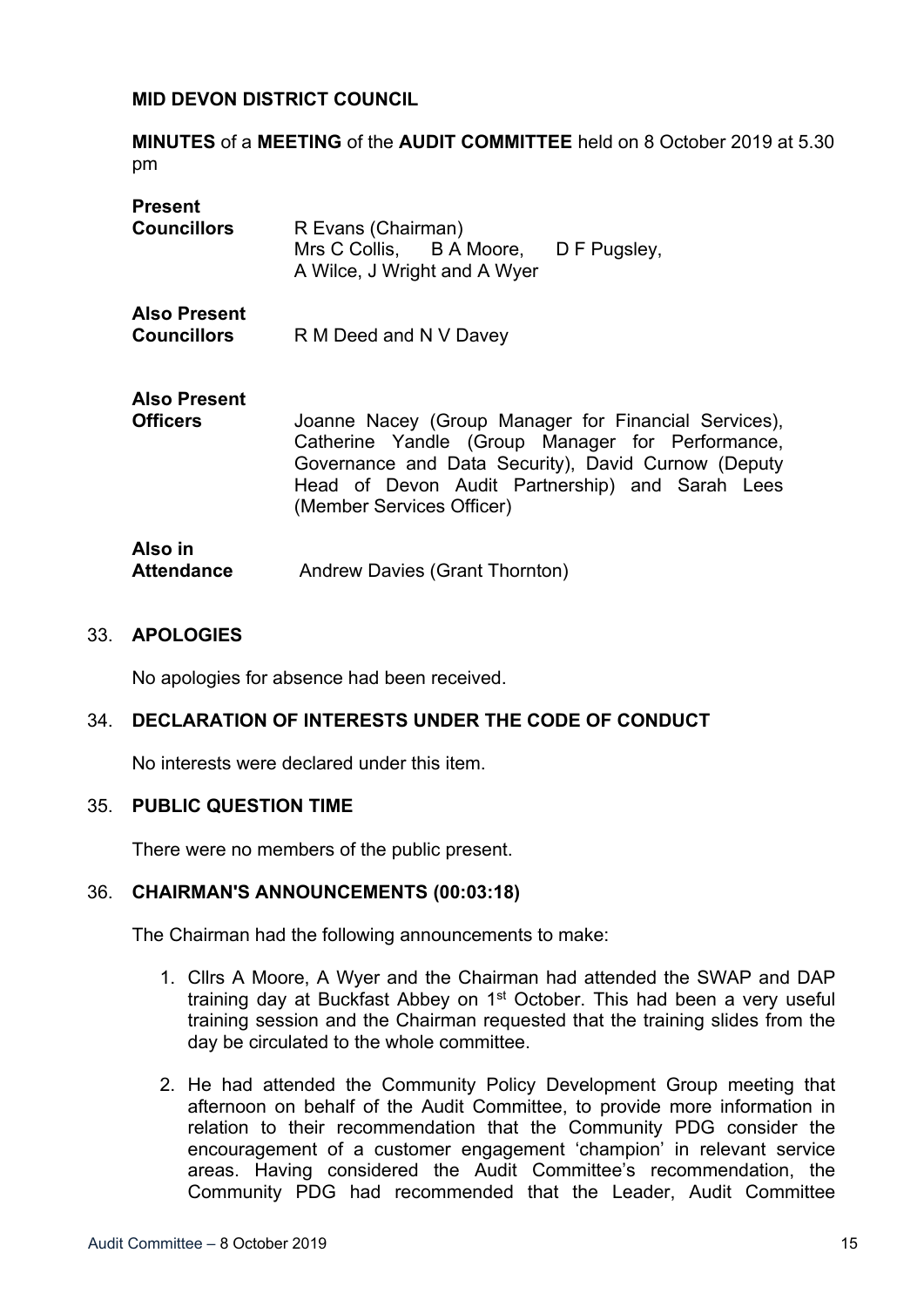Chairman and Cabinet Member for Community Well Being take up the issue and discuss together how this could be taken forward. This was highlighted as a constructive dialogue between two non-executive committees of the Council which was helpful and inclusive.

# 37. **MINUTES OF THE PREVIOUS MEETING**

The minutes of the meeting held on 27 August 2019 were confirmed as a true and accurate record and **SIGNED** by the Chairman.

## 38. **PERFORMANCE & RISK REPORT (00:04:02)**

The Committee had before it, and **NOTED**, a report \* from the Director of Corporate Affairs & Business Transformation providing Members with an update on performance against the Corporate Plan and local service targets for 2019-20 as well as providing an update on the key business risks.

The contents of the report were outlined with reference to the following:

- This was the second report of the current financial year showing results up to the end of August 2019.
- Measures in relation to FOI's granted in full and decision notices had now been added into the report as requested at the last meeting.
- It was noted that the figures in relation to the number of empty shops in Cullompton were particularly disappointing. The committee were reassured that this situation was closely monitored by the Economy PDG and the team supporting it. It was reported that the next count would be conducted very shortly. The concerns of the committee were requested to be referred back and further information sought as to what the Growth and Economic Delivery team plans were with regard to this issue.
- The performance indicator (PI) in relation to 'Minor applications overturned at appeal (over the last 2 years)' was considered to be meaningless. It was requested that there be an additional PI to read 'Minor applications which go to appeal and are subsequently overturned'. It was felt this would be a more meaningful measure.
- It was confirmed that a proposal from Exeter University for carbon footprint work had been received and was being considered by the Group Manager for Corporate Property and Commercial Assets.
- It was requested that information provided in relation to 'mitigating actions' be as full as possible, wherever possible.

Discussion took place regarding the risks in relation to 3 Rivers Development Ltd:

 Clarity was sought with regard to the fact that within the Performance and Risk report, the risk severity had been allocated the highest score of 5 and a likelihood score of 4. However the external auditors report had not highlighted 3 Rivers as a significant risk although it had proposed a recommendation for some improvement. The thresholds in relation to the scoring system were explained. The question was asked as to what the Council was doing to reconcile the differing opinions in relation to the risks. The committee were informed that there was now a quarterly officer programme board which the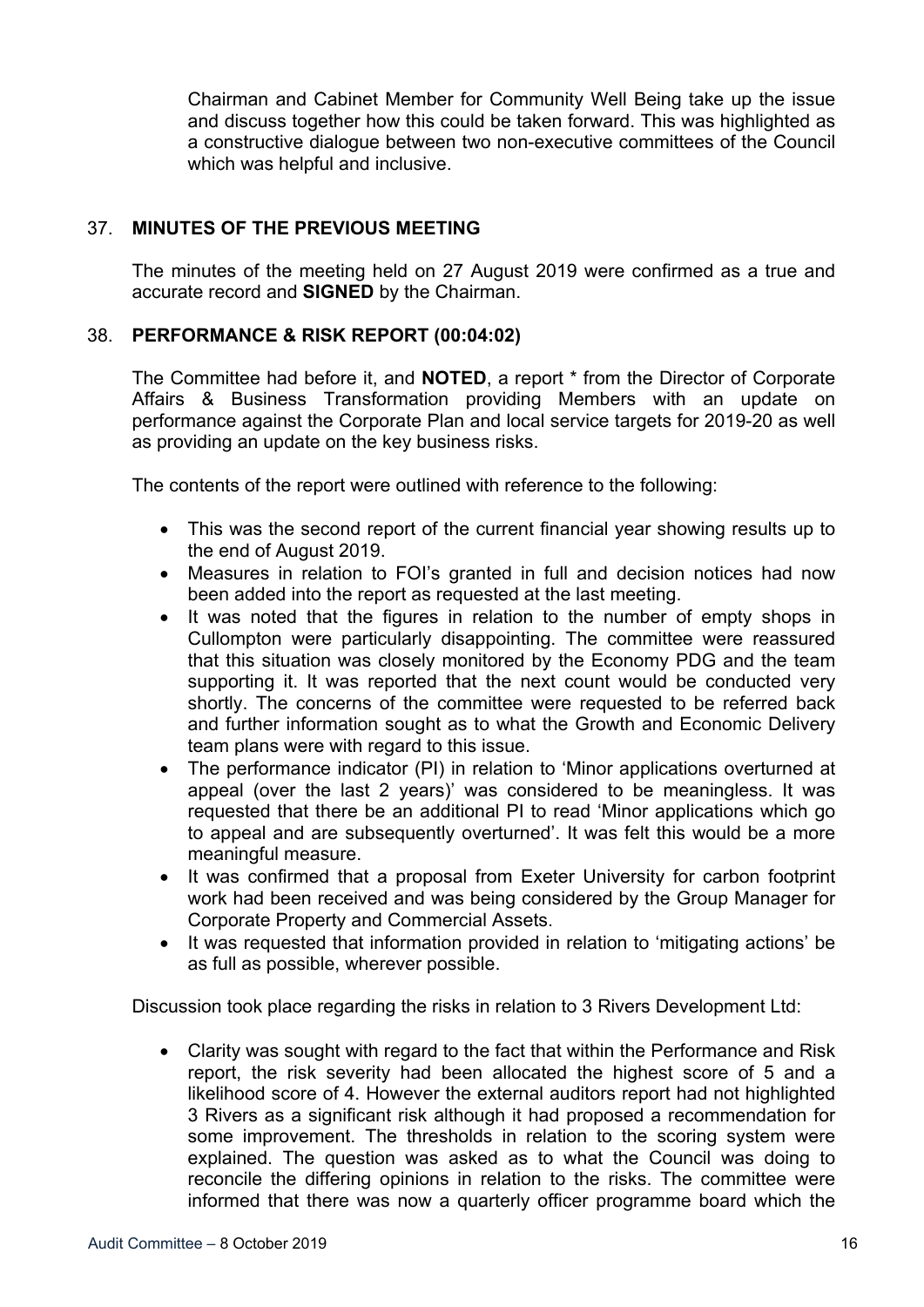Group Manager for Financial Services and the Chief Executive attended. There was also regular monitoring and a constant eye was being kept on activity in relation to this subsidiary company. Judgements were made on a weekly basis in relation to relevant risk factors. There were agreements for all loans and the first repayment was due in December 2019.

- In terms of the 3 Rivers 'assets' this was described within the balance sheet as being 'work in progress' as they were developments for onward sale.
- Loans were seen as being 'secure' since the Council ultimately owned the land and the development (albeit it may still be under construction).
- It was confirmed that capital works and overheads were added into the cost of a projects as well as being factored into any calculation of profit at the end of the project.

Note: \* Report previously circulated; copy attached to the signed minutes.

# 39. **PROGRESS UPDATE ON THE ANNUAL GOVERNANCE STATEMENT ACTION PLAN (00:34:27)**

The Committee had before it, and **NOTED**, a report \* from the Group Manager for Performance, Governance and Data Security providing it with an update on progress made against the Annual Governance Statement 2018/19 Action Plan.

The officer explained that 8 issues had been identified as needing action in the AGS action plan and an update was provided in relation to each:

- No. 1 in relation to systems needing to provide a full overview of the trigger points for all s106 agreements – progress had been steady and regular meetings held. It had been decided that the in house IT team would develop the necessary software. The committee were informed that the Chairman of Scrutiny wanted to take a look at s106 but would probably wait to do this until the software had been implemented.
- No.  $2 it$  was confirmed that Leadership Team had received the Ethics briefing and were considering it for approval. This would be published imminently.
- No. 3 the Members Away Day had now taken place.
- No.4 and 5, had now been completed.
- No.6 it was explained that the Standards Working Group had reviewed the report in relation to 'Standards in Public Life' and this would be discussed at the Standards Committee the following day.
- No. 7 the Single Equalities Policy and Equality Objectives had been discussed by the Community Policy Development that afternoon.
- No. 8 on track to be completed according to the identified timescales.

Note: \* Report previously circulated; copy attached to the signed minutes.

# 40. **INTERNAL AUDIT PROGRESS REPORT (00:40:17)**

The Committee had before it, and **NOTED**, a report \* from the Head of the Audit Partnership reviewing the progress and performance of Internal Audit.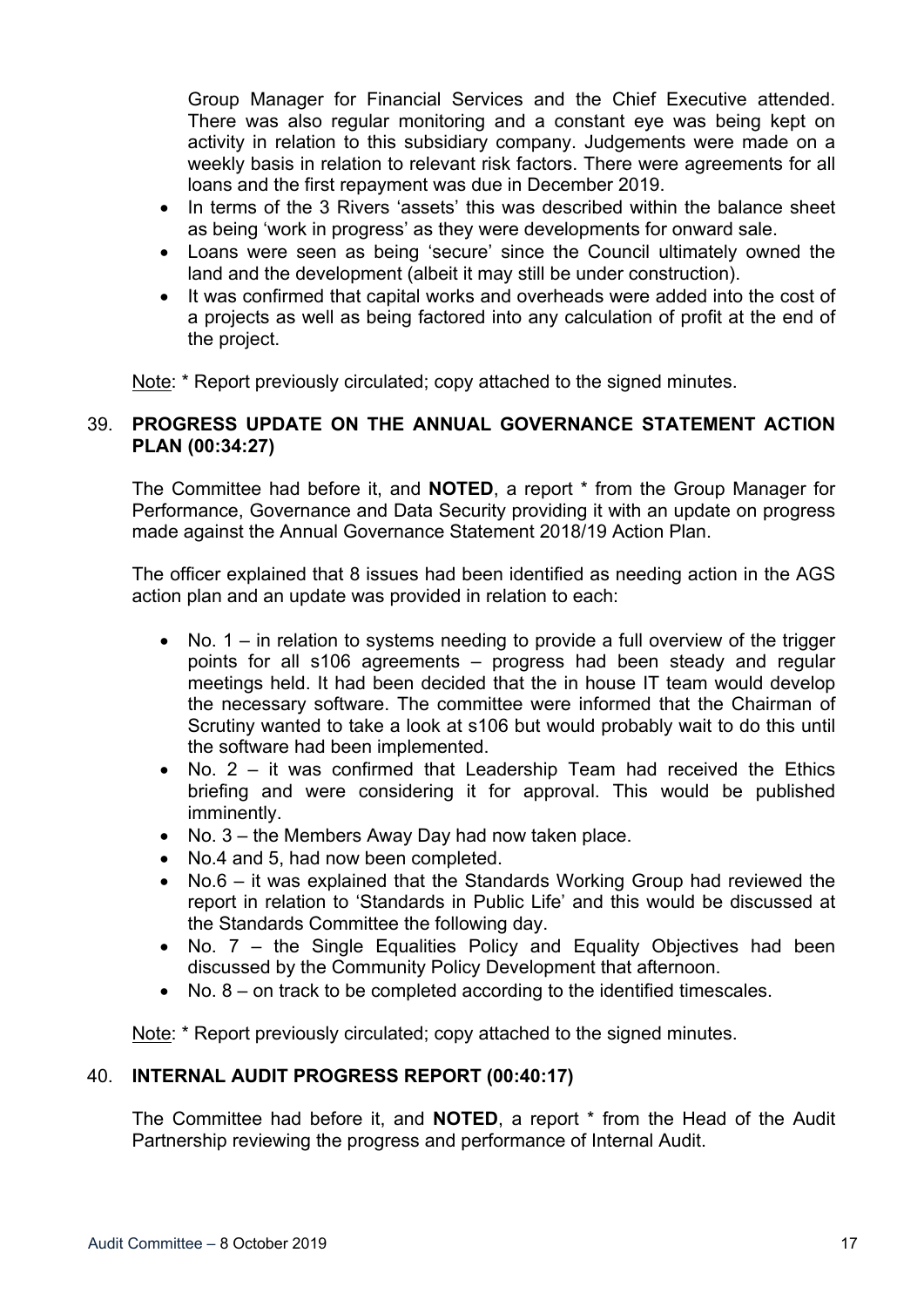It was highlighted that overall, based on work performed during 2019/20 the Head of Internal Audit's Opinion continued to be one of 'Substantial Assurance' on the adequacy and effectiveness of the Authority's internal control framework.

The following was also highlighted within the report:

- A skills assessment survey of the Audit Committee had recently been undertaken.
- There was a piece of work being undertaken in conjunction with Grant Thornton regarding the Housing Benefit subsidy claim.
- 3 specialist staff had been brought on board to help with outstanding audit work and they would be particularly looking at the specialist areas of, for example, IT.
- It was confirmed that no issues in relation to fraud or any other irregularities had been identified.

Discussion took place regarding the issue of potential fraud – the Chairman had asked the Deputy Chief Executive (S151) and Group Manager for Financial Services what arrangements were in place this year for fraud detection and prevention. Once he had heard back he would update the committee. In the previous financial year an amount of money had been spent to bring in some external expertise to ensure this area was reviewed in depth. It had been concluded that this had been money well spent. Staff were encouraged to be very aware of the potential for fraud, however, fraudsters were very clever and the external expertise had and would prove very helpful to the Council. It was **AGREED** that the committee receive a presentation from the Counter Fraud Manager providing further information and assurances in due course.

Note: \* Report previously circulated; copy attached to the signed minutes.

## 41. **EFFECTIVENESS OF THE AUDIT COMMITTEE - SELF ASSESSMENT (01:01:28)**

The Committee had before it a report \* from the Audit Manager considering the Chartered Institute of Public Finance and Accountancy (CIPFA) self-assessment checklist for Audit Committees.

The Audit Manager explained that the survey had been circulated to all committee Members and its substitutes. Of the 12 surveys sent out, 8 had been received back. In addition to this he had completed the CIPFA Self-Assessment checklist on behalf of the committee with only the following areas being identified as 'partially' completed:

- The skills survey this was almost complete and a discussion of the committee's training needs would be held later in the item.
- The Chairman's annual report could include a section on how the committee added value to the organisation in addition to accounting for its performance and explaining its work.

The Audit Manager provided the Committee with a presentation showing statistical analysis in relation to the answers given in the survey. This had identified some training needs in relation to: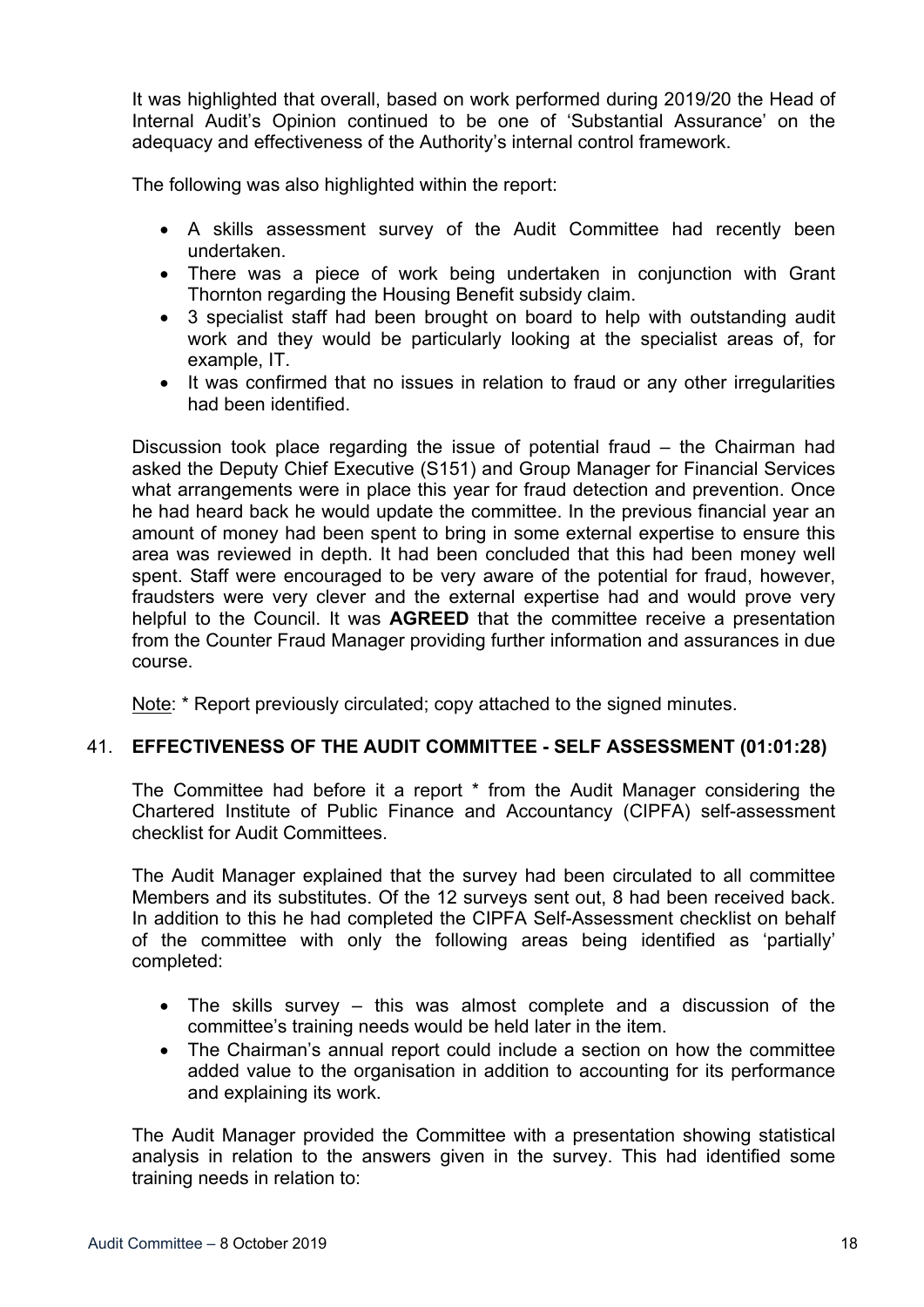- Governance and Internal Audit
- Risk Management
- Financial; Management & Accounting
- Counter Fraud

It was suggested that since there would be a light agenda for the scheduled meeting on 28 January 2020 that a training session be held following this meeting, to address each of the areas above and which would include a presentation from the Counter Fraud Manager. This was **AGREED**.

Note: \* Report previously circulated: copy attached to the signed minutes.

## 42. **EXTERNAL AUDIT PROGESS REPORT AND SECTOR UPDATE (01:18:29)**

The Committee had before it, and **NOTED**, a report \* from Grant Thornton providing it with an update on progress in delivering their responsibilities as the Council's external auditors.

The following was highlighted within the report:

- Housing Benefit Certification work was on-going and was being aided by the Internal Audit team.
- The 2018/19 audit was now fully complete with the Annual Audit Letter being the last 'piece of the puzzle'.
- Planning in relation to the 2019/20 audit would commence before Christmas. The audit plan would be brought to the committee at its meeting in January.
- The Code of Audit Practice now needed to be reviewed and the National Audit Office were consulting on potential changes to the Code in two stages. Stage one involved engagement with key stakeholders and public consultation on the issues that were considered to be relevant to the development of the Code. Stage two of the consultation involved consulting on the draft text of the new Code. The most significant changes were in relation to the Value for Money arrangements. An update would be provided once more was known.

Note: \* Report previously circulated; copy attached to the signed minutes.

## 43. **ANNUAL AUDIT LETTER (01:22:28)**

The Committee had before it and **NOTED**, a report \* from Grant Thornton summarising the key findings arising from the work that they had carried out at the Council and its subsidiary for the year ended 31 March 2019. It was explained that this was the public facing document and confirmed their opinions in relation to the financial statements and value for money.

Consideration was given to the following:

 The external auditor's conclusions in relation to 3 Rivers Development Ltd being apparantly out of kilter with the risks identified by the Council itself. The officer from Grant Thornton explained that there was a willingness for the Council to progress with the company but that governance arrangements need to be as open and transparent as possible. It was confirmed by the Group Manager for Financial Services that the VFM conclusion related to openness